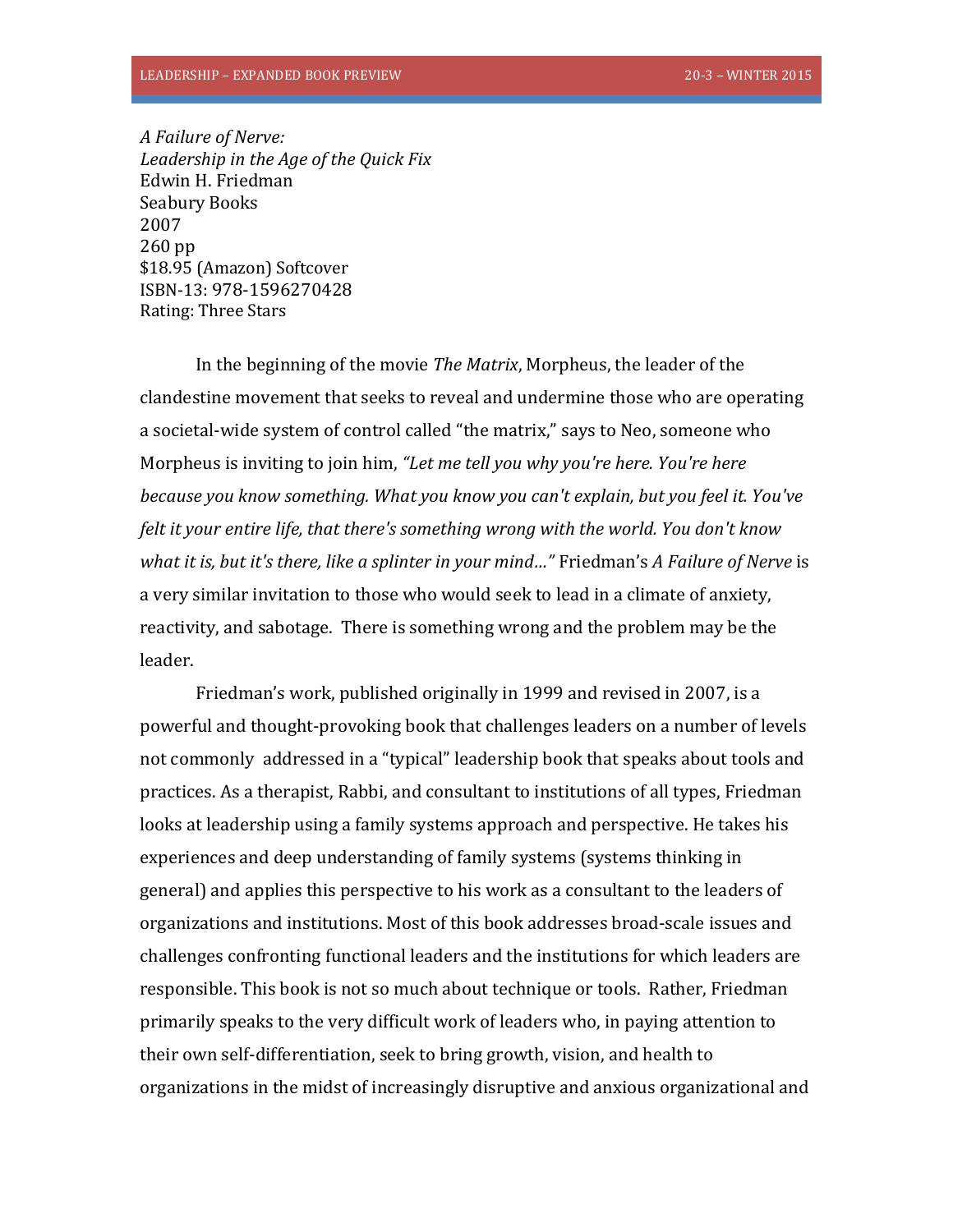community realities that view these leaders as challenges to a dysfunctional status quo.

This book is not for the faint of heart. This book is a must read because it invites leaders to go deeper into an understanding of how any system can be dysfunctional and thus keep people within those systems reactive and unaware of the primary issues that feed and fuel the dysfunction. Furthermore, he challenges leaders to resist the many temptations that create an addiction to leading through a dependency on the acquisition of technique, technology, and maximizing data as their primary means of correcting the dysfunction. Freidman does not stop with addressing the leaders of organizations but takes his systems approach to leadership to a national and even global level. Friedman argues that there is a slow, insidious, emotionally regressive devolution at work within many organizations and institutions in America that constricts the development of healthy relationships and systems, and constricts the accomplishment of deep change and growth. To these dysfunctional systems, healthy leaders (those who maintain their individuation and integrity and avoid enmeshment) are viewed as antagonists and disruptors and not as sources of strength.

Freidman's writing style is clear and compelling. Each sentence and thought can be taken and explored further by the reader. The reader will find multiple layers of meaning in Friedman's approach. For example, readers will be invited to think about their own families of origin and the patterns of their family systems, functional or dysfunctional, which continue to influence the way leaders think and act. Friedman addresses the complexity of American institutions and the issues, challenges, and opportunities confronting leaders in those institutions. He decries and provides a strong and fair critique of the lack of leadership present in many societal organizations such as businesses, education, government, and religious communities. It is clear that Friedman's intent is to pull back the thin layer of veneer that masks for "good" leadership in order to highlight the continued malaise that grips organizations for want of leadership that addresses emotional systems, chronic anxiety, and reactivity. Leadership, he argues, more often than not, leaves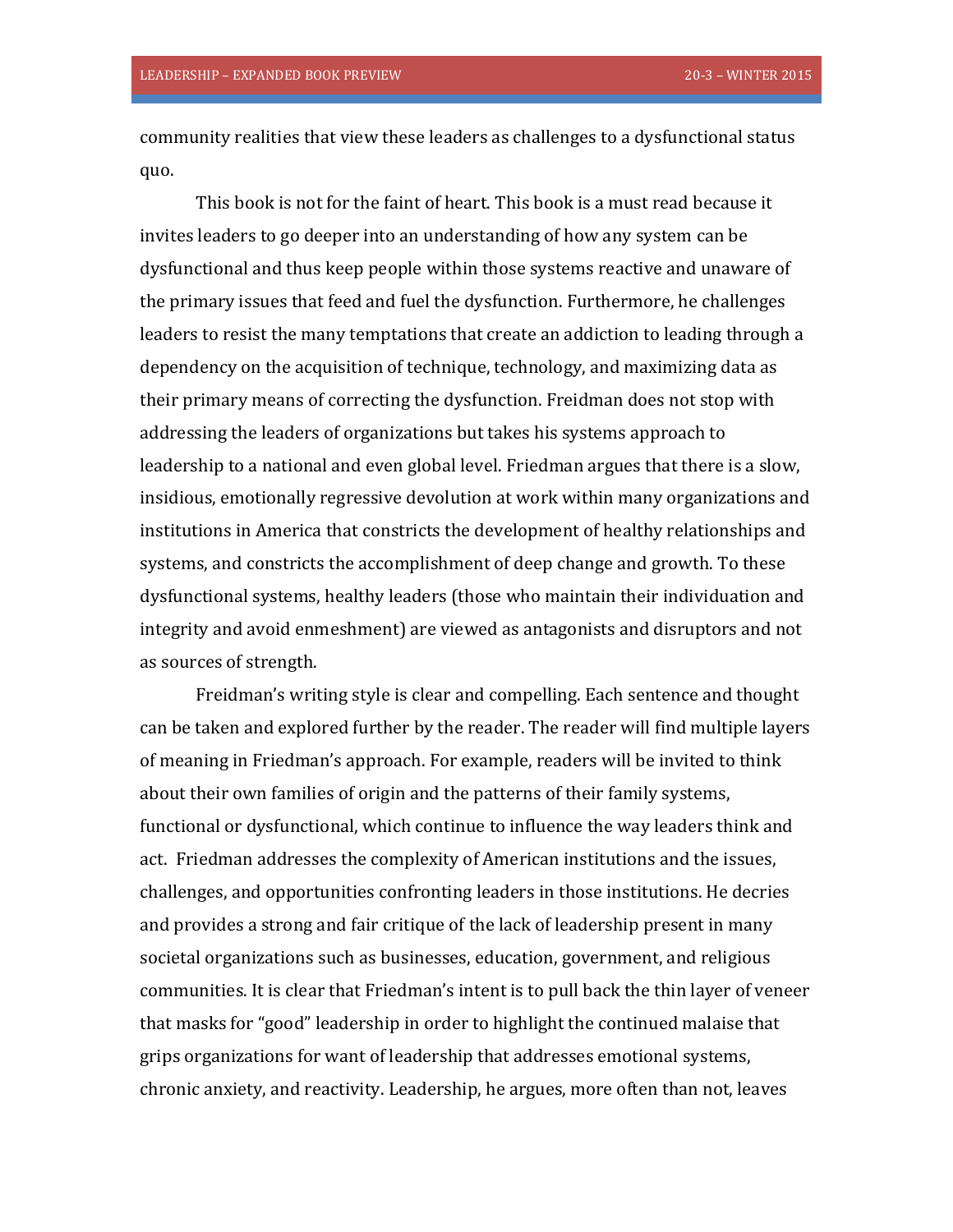the most powerful and destructive influences in an organization untouched. Furthermore, these systems can coopt the leader into believing they are making a difference when, in reality, their actual work can be compared to rearranging deck chairs on the Titanic.

Friedman begins his discussion, based on his research, by identifying four leadership issues in institutions (that also exist within family systems). First, we are experiencing "a regressive, counter-evolutionary trend" (p. 12) where the agenda is calibrated to appease weakness as opposed to strength. Those who are given power are typically not the creative, imaginative, or the energetic members but rather, those who can assert their passive-aggressiveness and voice their own concerns and issues most effectively. Second, there is "a devaluation of the process of individuation" (p. 12) where leaders focus not on their own process of selfdifferentiation as the most important factor in leadership but rather on the acquisition of expertise and style. Third, there is a massive obsession with data and technique. What we call leadership is often a description of the man or woman who has acquired specialized knowledge and the ability to use that knowledge and expertise to move organizations forward. However, these same leaders ignore and are unwilling to address the emotional processes in organizations that undermine and even sabotage good ideas. Finally, leaders can exhibit a failure to recognize and address the destructive processes in institutions. It is impossible, Friedman argues, to address the toxic forces in organizations by attempting to be reasonable, to love, to promote values, or to work toward consensus. Effective leaders must set clear limits to the invasive behaviors of others who either are unwilling or unable to regulate themselves. The primary way of doing this type of difficult work is for leaders to be clear on who they are and how to manage themselves when surrounded by the constant cacophony of anxiousness and reactivity that cannot see beyond its own emotional system.

How do leaders address these issues? Friedman proposes that leaders, if they are to be effective, must first attend to their own self-differentiation (that is, identifying and developing their own sense of self and building their own integrity).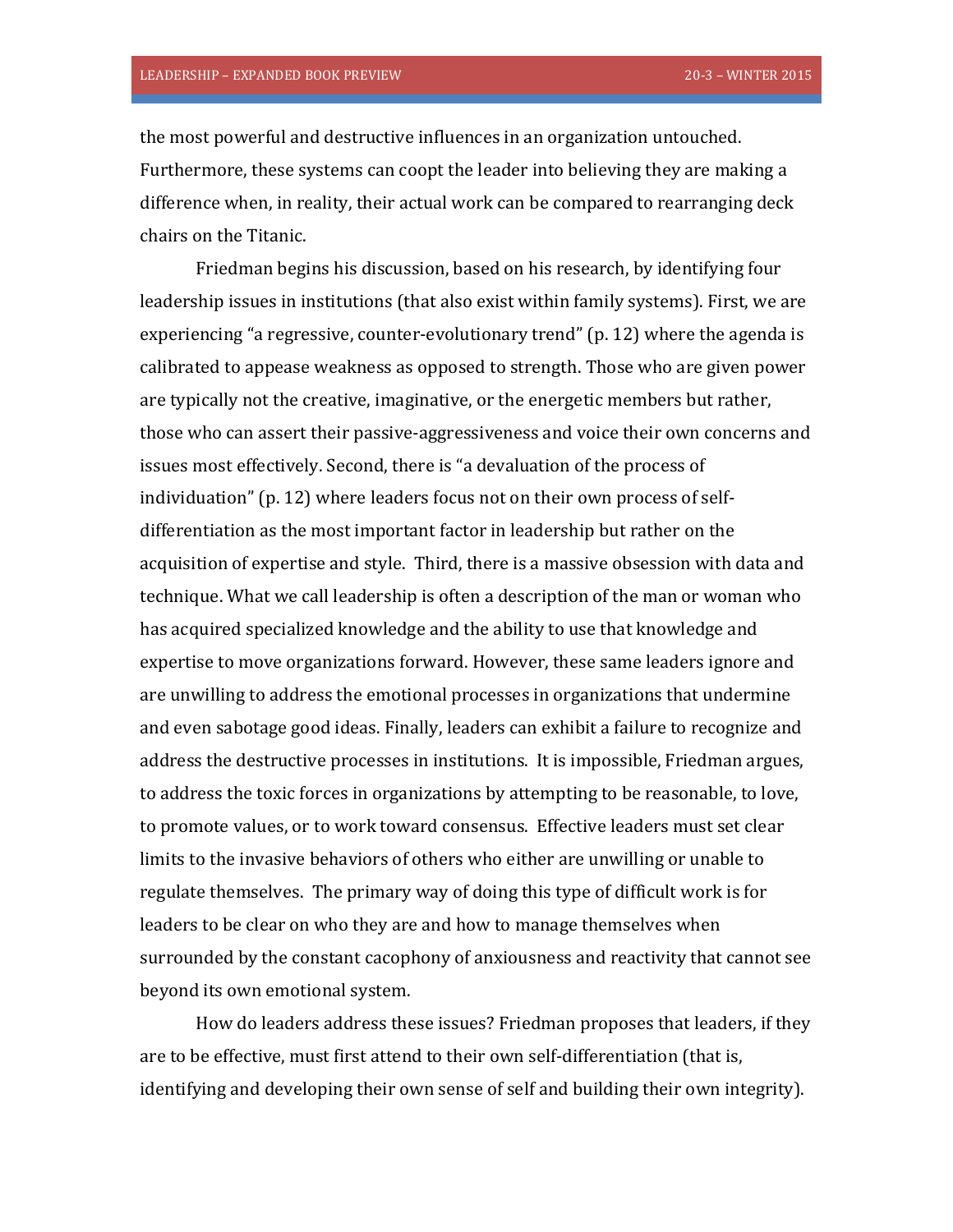Leaders should resist "the siren call" of the culture that says that leadership is first about "the other," that is, about building consensus, community, and direction. Next leaders must self-regulate and manage their own anxiety in the midst of systems where anxiety and reactivity permeate institutions and society. Regarding anxiety, Friedman stats that, "…the climate of contemporary America has become so chronically anxious that our society has gone into an emotional regression that is toxic to well-defined leadership" (p. 53). This reviewer would agree. Friedman's comments some 20 years ago were indeed prescient.

There are five ways this anxiety is demonstrated through the behavior of people (though Friedman uses family systems language here, the reader can interpolate the words "business, organizations, and institutions" to make a seamless application to their own work environments). The first expression of anxiety is reactivity. Here people are quick to react, interrupt, take things personally, look for reasons to be offended, focus on pathology instead of strengths and assets, and, without hesitation, are invasive and intrusive into the boundaries of others. Second, when people are anxious, they engage in "herd behavior." Herding behavior puts pressure on people to abandon individuality and autonomy (think independent thinking and acting) and to "fall in line" with, as Friedman describes it, "the least mature, the most dependent, or the most dysfunctional" (p. 67). The third expression of anxiety is blame displacement. Anxiety in dysfunctional groups moves blame and finding fault outside the group and eschews any ownership of issues that would invite individuals to addresses their own issues. Friedman does a marvelous job here of describing how openness to identifying and addressing problems builds resilience or the individual's "behavioral immune system." Fourth, anxious individuals demand quick fixes to uncomfortable issues or challenges. This involves an impatience with and intolerance for growing and maturing over time and, instead, searching for an expeditious way out of challenges by looking for tools, tips, and techniques that will quickly resolve and otherwise ameliorate disruptive forces. The four areas above contribute to and are further promoted by what Friedman calls poorly defined leadership, the final expression of anxiety. Chronic anxiety has a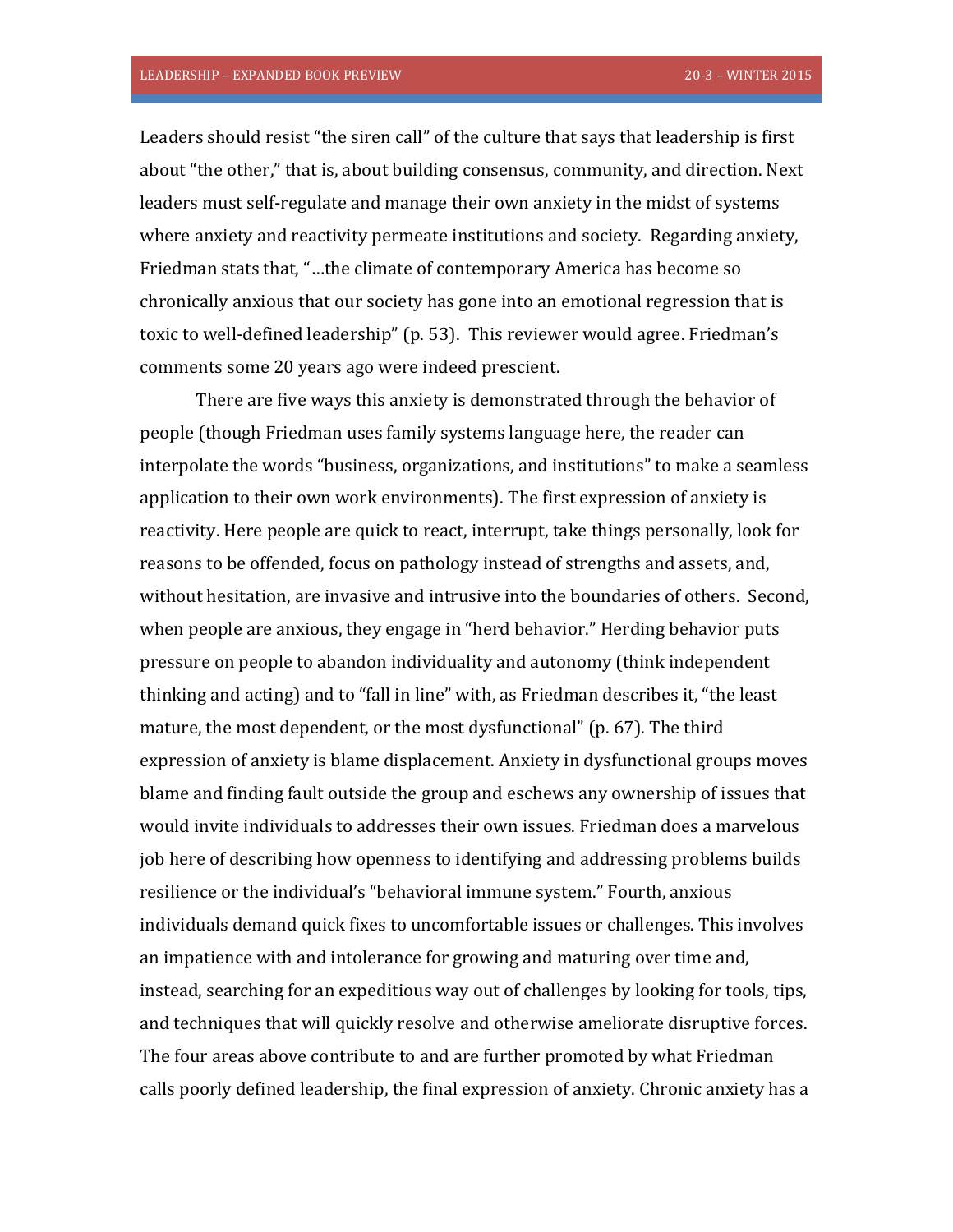regressive effect on the leadership of an organization. This would include, for example, the inability to create distance from a group to build a clearly defined vision, a crisis-to-crisis response of the leader instead of a proactive and creative approach to existing or emerging issues, an unwillingness to take a clear and firm stand based on principles or convictions, and leaders selected by the group who will be more concerned about indulging the needs of the group and who, therefore, are vulnerable to sabotage by the group.

Following Friedman's excellent discussions addressing the insidious effects of chronic anxiety on individuals and groups, he calls out another issue that can undermine a leader's effectiveness: the addiction to data (which he calls a type of "substance abuse") as a means of influencing leadership thinking and acting. This has become particularly true in 2015 even more so than it was when Friedman first addressed the issue in the mid-1990s. Leaders seem to be bombarded by a steady stream of data and the importance of leveraging analytics in order to be efficient. Friedman's point is that a steady reliance on the use of data and technique as "the" means of leading can begin to atrophy leaders' capacity or even their belief that their presence, influence, and interaction with human beings (where the reliance upon data is utilized as "a" resource but not a replacement for the leaders' influence upon and within emotional systems) is crucial to leading successfully.

As Friedman brings his book to a conclusion, he explores such issues as the importance of integrity, understanding emotional triangles, and the ways in which a leader can encounter sabotage. However, it is Friedman's chapter on empathy that is tremendously important (and probably counter-intuitive) to the leader. Friedman discusses what this reviewer calls the abuse of empathy where leaders, in an attempt (perhaps based on an over-eager effort based on weak self-differentiation) to align themselves with the frustration and pain of others, can leave people unchallenged, underdeveloped, and embedded in their emotional dysfunction. It is the wise leader who knows when to withhold empathy and opt for tough and firm accountability when the frustration and anger of others is an expression of their emotional immaturity.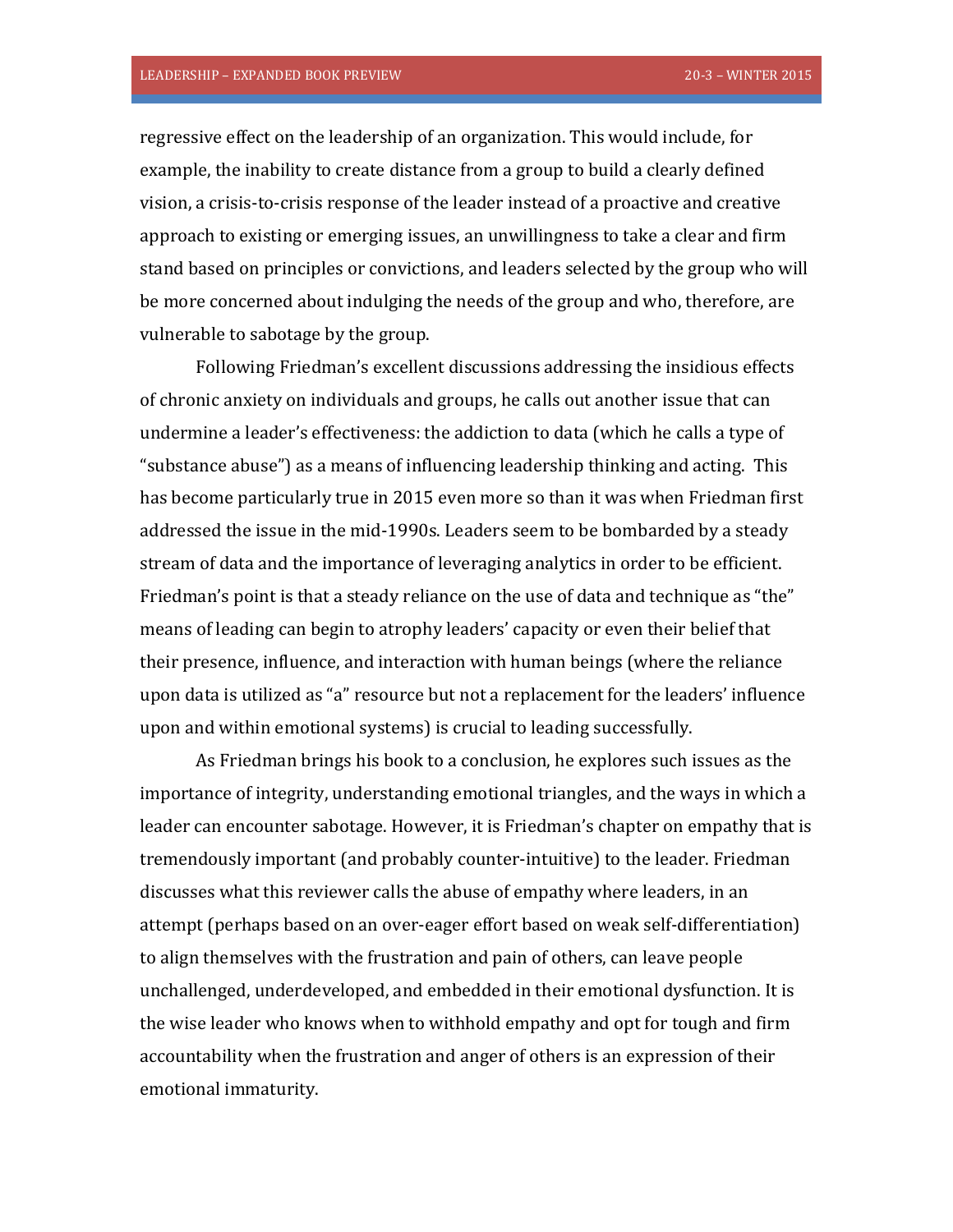The reader will, without question, find parallels to the issues Freidman discusses and the issues leaders address on a daily basis. In fact, this reviewer believes that the themes identified by Friedman in the 1990s have become more acute and prominent in today's institutions. The book reads smoothly, though at times Friedman seems to jump around between topics. The message is clear nonetheless, and Friedman makes the issues he addresses practical and backed by rich anecdotal experiences that emerge from his work as a consultant. Finally, the book speaks openly and honestly about failure, the complexity of emotional systems that are often the undoing of leaders, and how to make the type of changes that can lead to survival and success. This book is firm and clear: leaders must pay attention to developing their sense of self and act congruently and in ways that will allow them to address people and systems that are reckless, anxious, and often angry.